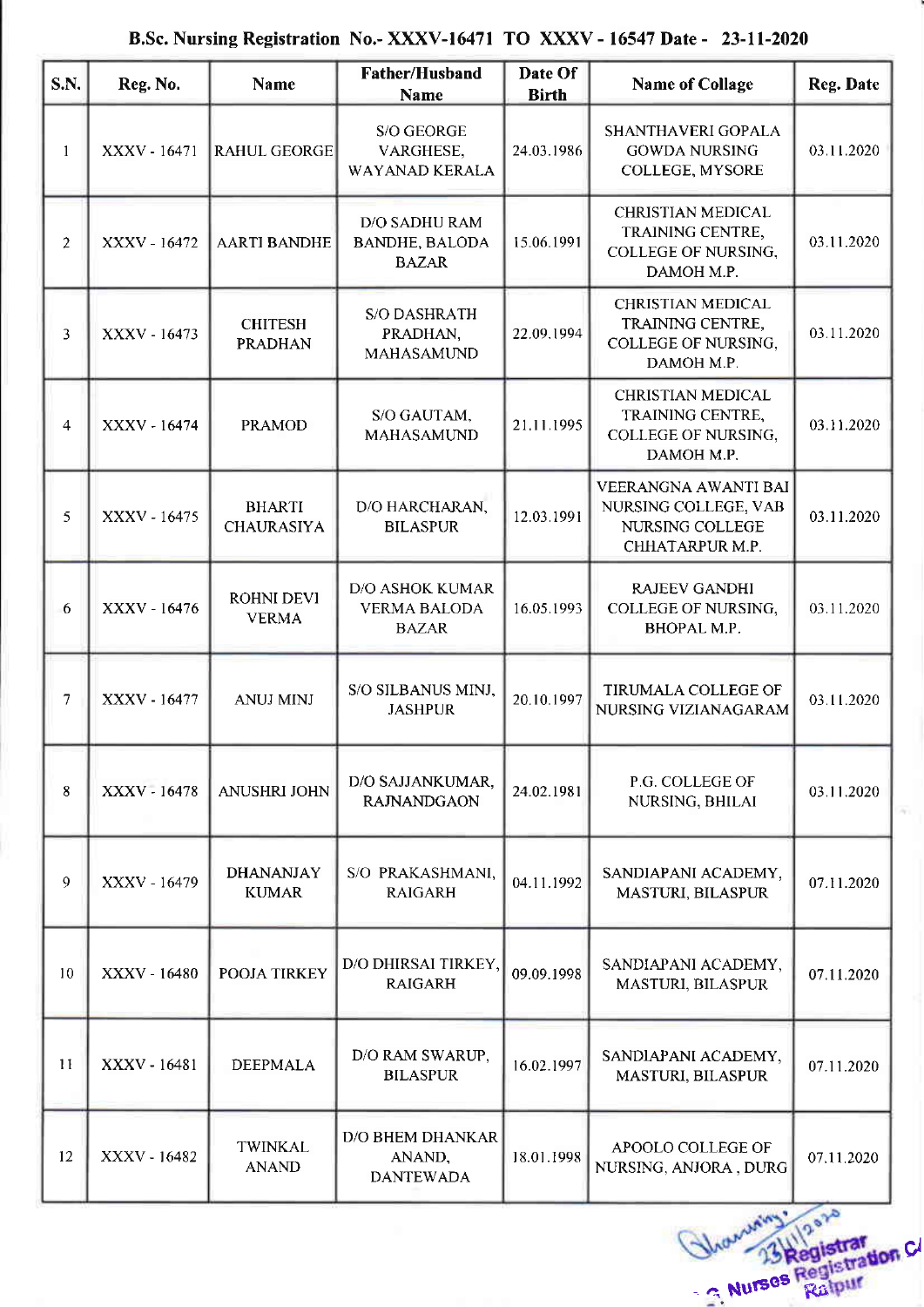| S.N. | Reg. No.     | <b>Name</b>                          | <b>Father/Husband</b><br>Name                            | Date Of<br><b>Birth</b> | <b>Name of Collage</b>                                            | Reg. Date             |
|------|--------------|--------------------------------------|----------------------------------------------------------|-------------------------|-------------------------------------------------------------------|-----------------------|
| 13   | XXXV - 16483 | <b>RUPALI SAHU</b>                   | <b>D/O HARICHANDRA</b><br>SAHU, KABIRDHAM                | 04.07.1998              | GOVT. NURSING COLLEGE,<br><b>RAIGARH</b>                          | 07.11.2020            |
| 14   | XXXV - 16484 | <b>JANKIPAL</b>                      | D/O SHANKAR LAL,<br><b>JANJGIR-CHAMPA</b>                | 21.11.1996              | GOVT. NURSING COLLEGE,<br><b>RAIGARH</b>                          | 07.11.2020            |
| 15   | XXXV - 16485 | <b>KAMLESHWARI</b><br><b>CHOUHAN</b> | D/O JAGANNATH,<br><b>MAHASMUND</b>                       | 25.12.1996              | SHRISHTI COLLEGE OF<br>NURING, RAIPUR                             | 07.11.2020            |
| 16   | XXXV - 16486 | <b>RASWANTI</b><br><b>KHAKHA</b>     | D/O AKBAR KHAKHA.<br><b>RAJNANDGAON</b>                  | 05.03.1996              | <b>RASTOGI COLLEGE OF</b><br>NURSING RAJNANDGAON                  | 07.11.2020            |
| 17   | XXXV - 16487 | <b>KUSUMLATA</b>                     | D/O TOMAN SINGH,<br><b>GARIYABAND</b>                    | 08.04.1997              | <b>GOVT. COLLEGE OF</b><br>NURSING, DURG                          | 07.11.2020            |
| 18   | XXXV - 16488 | <b>BHARATI</b><br><b>VERMA</b>       | <b>D/O TRISHANKU RAM</b><br>VERMA,<br><b>RAJNANDGAON</b> | 01.11.1996              | CENTRAL INDIA COLLEGE<br>OF NURSING, DEWADA<br>RAJNANDGAON ,      | 07.11.2020            |
| 19   | XXXV - 16489 | <b>BINDU XESS</b>                    | <b>D/O BHUNESHWAR</b><br>XESS, SURAJPUR                  | 16.11.1997              | GOVT. NURSING COLLEGE,<br><b>JAGDALPUR</b>                        | 55<br>07.11.2020      |
| 20   | XXXV - 16490 | <b>NISHA</b>                         | D/O RAM GULAL,<br><b>BALODA BAZAR</b>                    | 31.10.1995              | GOVT. NURSING COLLEGE,<br><b>BILASPUR</b>                         | 07.11.2020            |
| 21   | XXXV - 16491 | <b>LASHRI</b>                        | D/O PREM SINGH,<br><b>RAJNANDGAON</b>                    | 15.05.1996              | <b>RASTOGI COLLEGE OF</b><br>NURSING RAJNANDGAON                  | 07.11.2020            |
| 22   | XXXV - 16492 | <b>SUBHASH</b><br><b>KUMAR</b>       | D/O SANTRAM,<br><b>DHAMTARI</b>                          | 22.04.1997              | COLLEGE OF NURSING,<br>MODERN MEDICAL<br><b>INSTITUTE, RAIPUR</b> | 07.11.2020            |
| 23   | XXXV - 16493 | <b>VIDYA PAIKRA</b>                  | D/O JALAS RAM<br>PAIKRA, BALRAMPUR                       | 25.09.1997              | WE CARE COLLEGE OF<br><b>NURSING AMBIKAPUR</b>                    | 07.11.2020            |
| 24   | XXXV - 16494 | <b>ARJUN LAL</b>                     | S/O PARMANAND,<br><b>DHAMTARI</b>                        | 25.07.1996              | SHIVAM COLLEGE OF<br>NURSING, GARIYABAND                          | 07.11.2020            |
| 25   | XXXV - 16495 | <b>PRANJAL</b><br><b>KARTIK</b>      | D/O ARUN KARTIK,<br>MUNGELI                              | 03.07.1998              | SHIVAM COLLEGE OF<br>NURSING, GARIYABAND                          | 07.11.2020<br>ion Co' |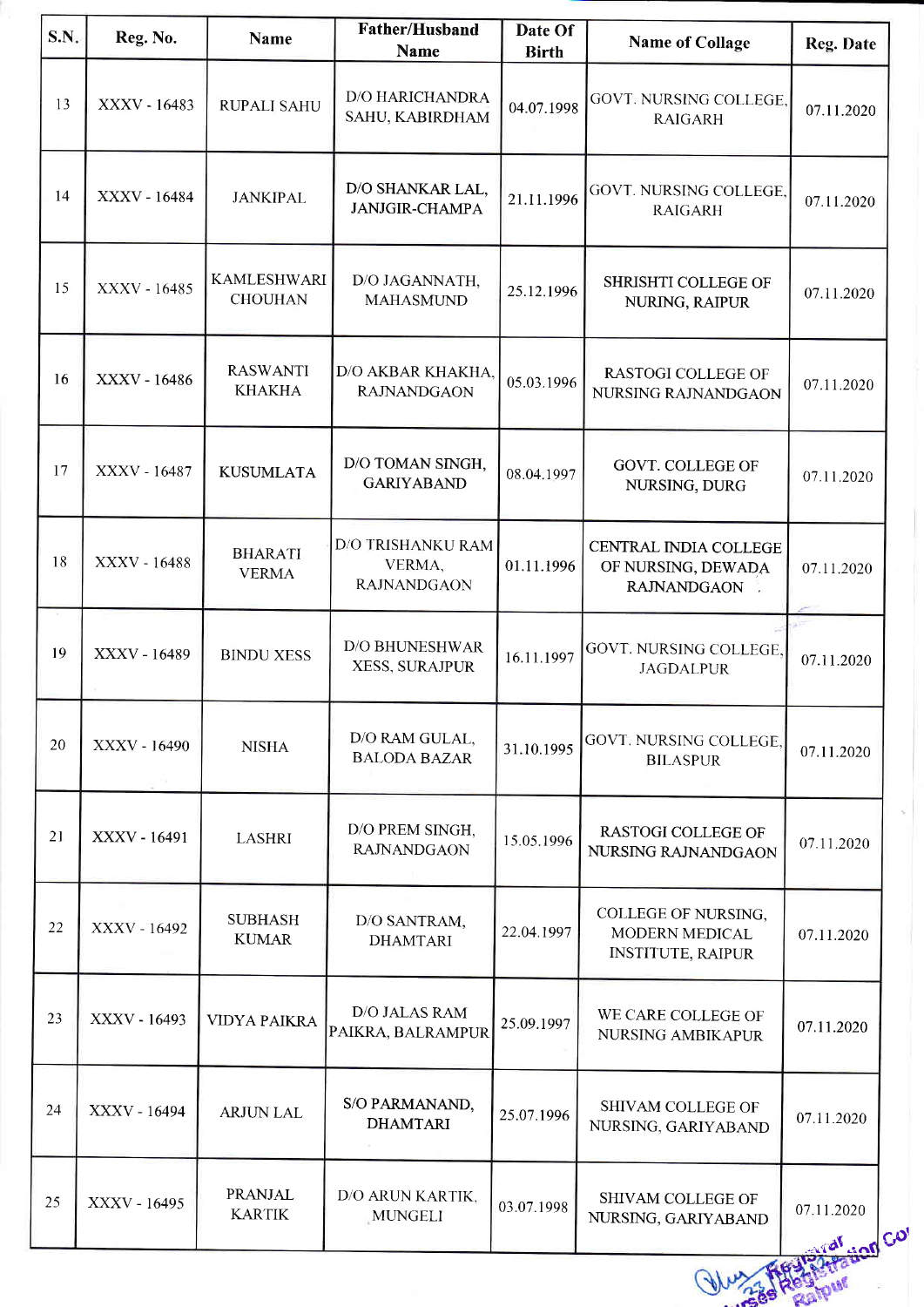| 26<br>27 | XXXV - 16496 | <b>NEERA YADAV</b>                   | <b>Name</b><br>D/O DILESHWAR,                               | <b>Birth</b> |                                                                              |                                   |
|----------|--------------|--------------------------------------|-------------------------------------------------------------|--------------|------------------------------------------------------------------------------|-----------------------------------|
|          |              |                                      | <b>RAIGARH</b>                                              | 03.10.1994   | <b>MOTHER TERESA</b><br><b>COLLEGE OF NURSING</b><br><b>KUMHARI DURG</b>     | 07.11.2020                        |
|          | XXXV - 16497 | <b>SEVANTI</b>                       | D/O SITA RAM,<br><b>KORBA</b>                               | 03.05.1997   | ORIENTAL COLLEGE OF<br>NURSING, MANIKPUR<br><b>KORBA</b>                     | 07.11.2020                        |
| 28       | XXXV - 16498 | <b>KAJAL</b>                         | D/O RAVI CHANDAN,<br><b>JAGDALPUR</b>                       | 21.07.1998   | JAGDALPUR INSTITUTE OF<br>NURSING, JAGDALPUR                                 | 07.11.2020                        |
| 29       | XXXV - 16499 | <b>SIMANI MINJ</b>                   | D/O KISHOR MINJ,<br><b>JASHPUR</b>                          | 04.08.1998   | <b>AADARSH NURSING</b><br>INSTITUTE, DATRENGA<br><b>RAIPUR</b>               | 07.11.2020                        |
| 30       | XXXV - 16500 | <b>BINDU SAHU</b>                    | D/O JIVAN LAL SAHU,<br><b>MUNGELI</b>                       | 12.04.1997   | C.G. INSTITUTE OF<br>NURSING, BILASPUR                                       | 07.11.2020                        |
| 31       | XXXV - 16501 | <b>SADHANA</b>                       | D/O BIKRAM SINGH,<br><b>BALOD</b>                           | 05.03.1997   | <b>RASTOGI COLLEGE OF</b><br>NURSING RAJNANDGAON                             | 07.11.2020                        |
| 32       | XXXV - 16502 | A SOURABH<br><b>SOBHIT DIP</b>       | <b>S/O OBED CHANDRA</b><br>DIP, RAYAGADA,<br><b>ODISHA</b>  | 05.12.1996   | COLLEGE OF NURSING,<br>D.C.H., DHAMTARI                                      | 07.11.2020                        |
| 33       | XXXV - 16503 | <b>BHAWNA</b>                        | D/O<br>CHANDRAPRAKASH,<br><b>BALOD</b>                      | 26.01.1998   | MAITRI COLLEGE OF<br>NURSING ANJORA DURG                                     | 07.11.2020                        |
| 34       | XXXV - 16504 | <b>PRIYANKA</b><br><b>RATHORE</b>    | <b>D/O BHEESHAM</b><br>PRASAD, JANJGIR-<br><b>CHAMPA</b>    | 27.07.1995   | <b>AADARSH NURSING</b><br>INSTITUTE, DATRENGA<br><b>RAIPUR</b>               | 07.11.2020                        |
| 35       | XXXV - 16505 | <b>BHAGWANTI</b><br><b>DAS</b>       | D/O RAM LAL DAS,<br><b>JAGDALPUR</b>                        | 02.03.1997   | <b>SURYA NURSING COLLEGE</b><br><b>JAGDALPUR</b>                             | 07.11.2020                        |
| 36       | XXXV - 16506 | <b>RITU SONI</b>                     | <b>D/O SUKHDEV</b><br>PRASAD SONI,<br><b>JANJGIR-CHAMPA</b> | 05.05.1998   | HOLY CROSS COLLEGE OF<br>NURSING AMBIKAPUR                                   | 07.11.2020                        |
| 37       | XXXV - 16507 | <b>ALIBHA</b><br><b>ANIMUN PATEL</b> | <b>D/O SANJAY KUMAR</b><br>PATEL, NUAPADA<br><b>ODISHA</b>  | 27.01.1998   | <b>RITEE COLLEGE OF</b><br>NURSING, CHHATAUNA<br><b>MANDIR HAUSAD RAIPUR</b> | 07.11.2020                        |
| 38       | XXXV - 16508 | <b>PADMANI</b>                       | D/O DUMAN LAL,<br><b>DHAMTARI</b>                           | 26.06.1997   | <b>FLORENCE COLLEGE OF</b><br>NURSING, DHAMTARI                              | 07.11.2020<br>sion Cou<br>distrar |

a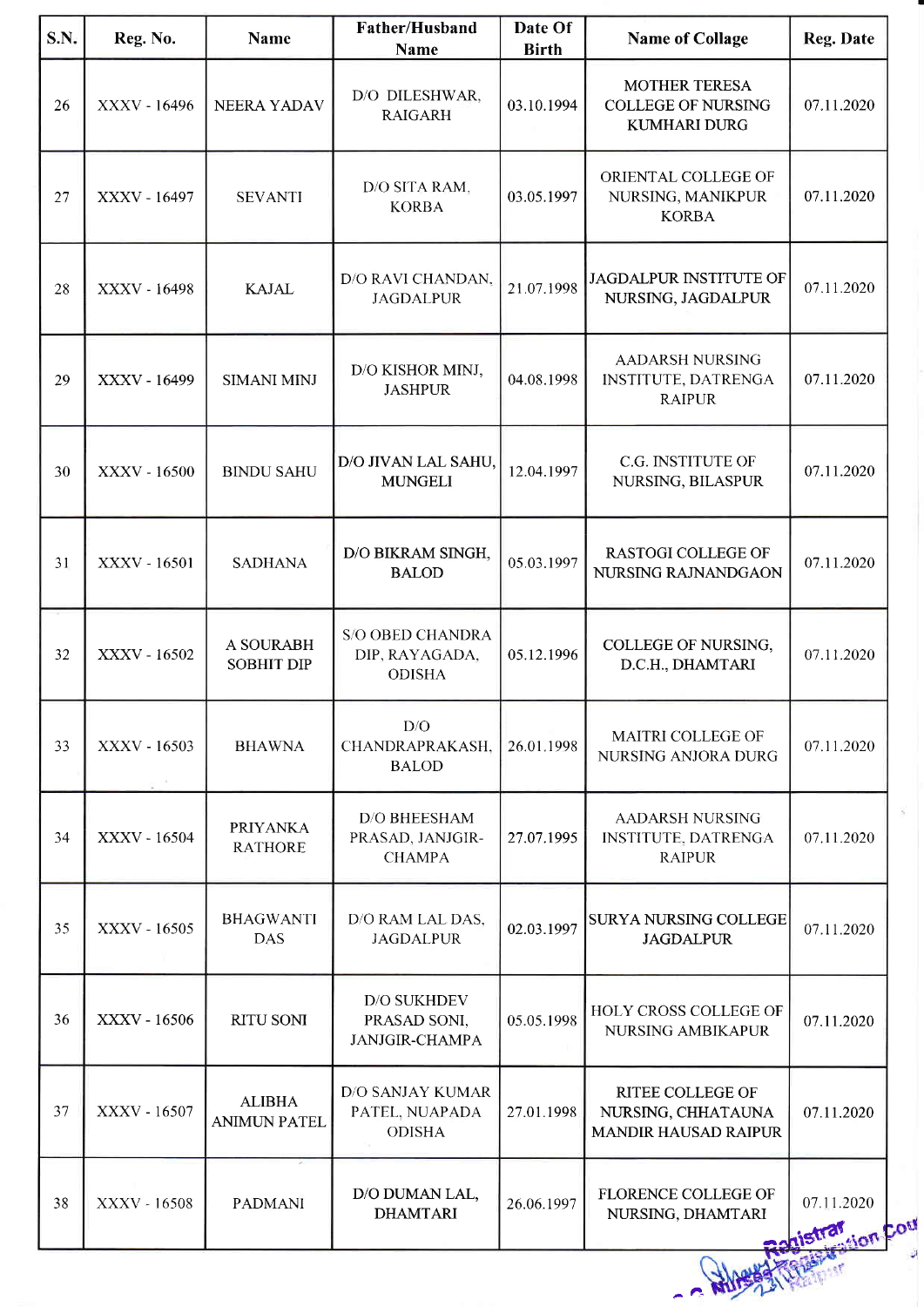| <b>S.N.</b> | Reg. No.     | <b>Name</b>                         | <b>Father/Husband</b><br><b>Name</b>                 | Date Of<br><b>Birth</b> | <b>Name of Collage</b>                                                                     | Reg. Date        |
|-------------|--------------|-------------------------------------|------------------------------------------------------|-------------------------|--------------------------------------------------------------------------------------------|------------------|
| 39          | XXXV - 16509 | <b>BINDIYA BIJNER</b>               | D/O RAMESHAR LAL<br><b>BIJNER, KORBA</b>             | 06.02.1998              | ORIENTAL COLLEGE OF<br>NURSING, MANIKPUR<br><b>KORBA</b>                                   | 07.11.2020       |
| 40          | XXXV - 16510 | <b>PRATIMA</b><br><b>PAIKRA</b>     | D/O MOHAN SAI<br><b>SURAJPUR</b>                     | 06.01.1997              | C.M. NURSING INSTITUTE<br>NEHRU NAGAR BHILAI                                               | 07.11.2020       |
| 41          | XXXV - 16511 | <b>TEJASWANI PAL</b>                | <b>D/O AGHANU RAM</b><br>PAL, DURG<br><b>DHAMDHA</b> | 01.09.1996              | SHANKARACHARYA<br>SWAMI SWAROOPANAND<br><b>COLLEGE OF NURSING</b><br><b>JUNWANI BHILAI</b> | 07.11.2020       |
| 42          | XXXV - 16512 | <b>PRAGYA</b>                       | D/O MUNNA RAM,<br><b>KORIYA</b>                      | 01.01.1997              | K.B. PATEL COLLEGE OF<br>NURSING, CHIRMIRI                                                 | 07.11.2020       |
| 43          | XXXV - 16513 | <b>HITESHWARI</b>                   | D/O MOTI LAL,<br><b>KONDAGAON</b>                    | 06.05.1995              | <b>GAYATRI COLLEGE OF</b><br>NURSING DANTEWADA                                             | 07.11.2020       |
| 44          | XXXV - 16514 | <b>PRIYANKA</b><br><b>TIRKEY</b>    | D/O AJIT TIRKEY,<br><b>JASHPUR</b>                   | 17.06.1997              | CENTRAL INDIA COLLEGE<br>OF NURSING,<br><b>RAJNANDGAON</b>                                 | 07.11.2020       |
| 45          | XXXV - 16515 | <b>SHYAM KUMAR</b>                  | D/O BILAS RAM,<br><b>DANTEWADA</b>                   | 07.07.1996              | ADESHWAR NURSING<br><b>INSTITUTE JAGDALPUR</b>                                             | 07.11.2020       |
| 46          | XXXV - 16516 | <b>MAMTA</b>                        | D/O JASPAL, BALODA<br><b>BAZAR</b>                   | 21.08.1996              | SANDIAPANI ACADEMY,<br>MASTURI, BILASPUR                                                   | 07.11.2020       |
| 47          | XXXV - 16517 | <b>EVLIN XALXO</b>                  | <b>D/O RAJENDRA</b><br>XALXO, JASHPUR                | 07.11.1996              | <b>BETHANY COLLEGE OF</b><br><b>NURSING BORSI DURG</b>                                     | 07.11.2020       |
| 48          | XXXV - 16518 | <b>JAGYOSHINE</b><br><b>BARLA</b>   | D/O ROSHAN BARLA,<br><b>BILASPUR</b>                 | 12.05.1981              | <b>RASTOGI COLLEGE OF</b><br>NURSING RAJNANDGAON                                           | 07.11.2020       |
| 49          | XXXV - 16519 | <b>ROSHY KUJUR</b>                  | D/O ROSHY KUJUR,<br><b>JASHPUR</b>                   | 03.08.1997              | BETHANY COLLEGE OF<br>NURSING BORSI DURG                                                   | 07.11.2020       |
| 50          | XXXV - 16520 | YOGITA SAHU                         | D/O JAGESHWAR<br>SAHU, GARIYABAND                    | 08.01.1996              | GOVT. NURSING COLLEGE,<br><b>RAIPUR</b>                                                    | 07.11.2020       |
| 51          | XXXV - 16521 | <b>MANOJ KUMAR</b><br><b>JANGDE</b> | <b>S/O ANJOR DAS</b><br>JANGDE, BEMETARA             | 06.03.1994              | <b>FLORENCE COLLEGE OF</b><br>NURSING, DHAMTARI                                            | 07.11.2020<br>Co |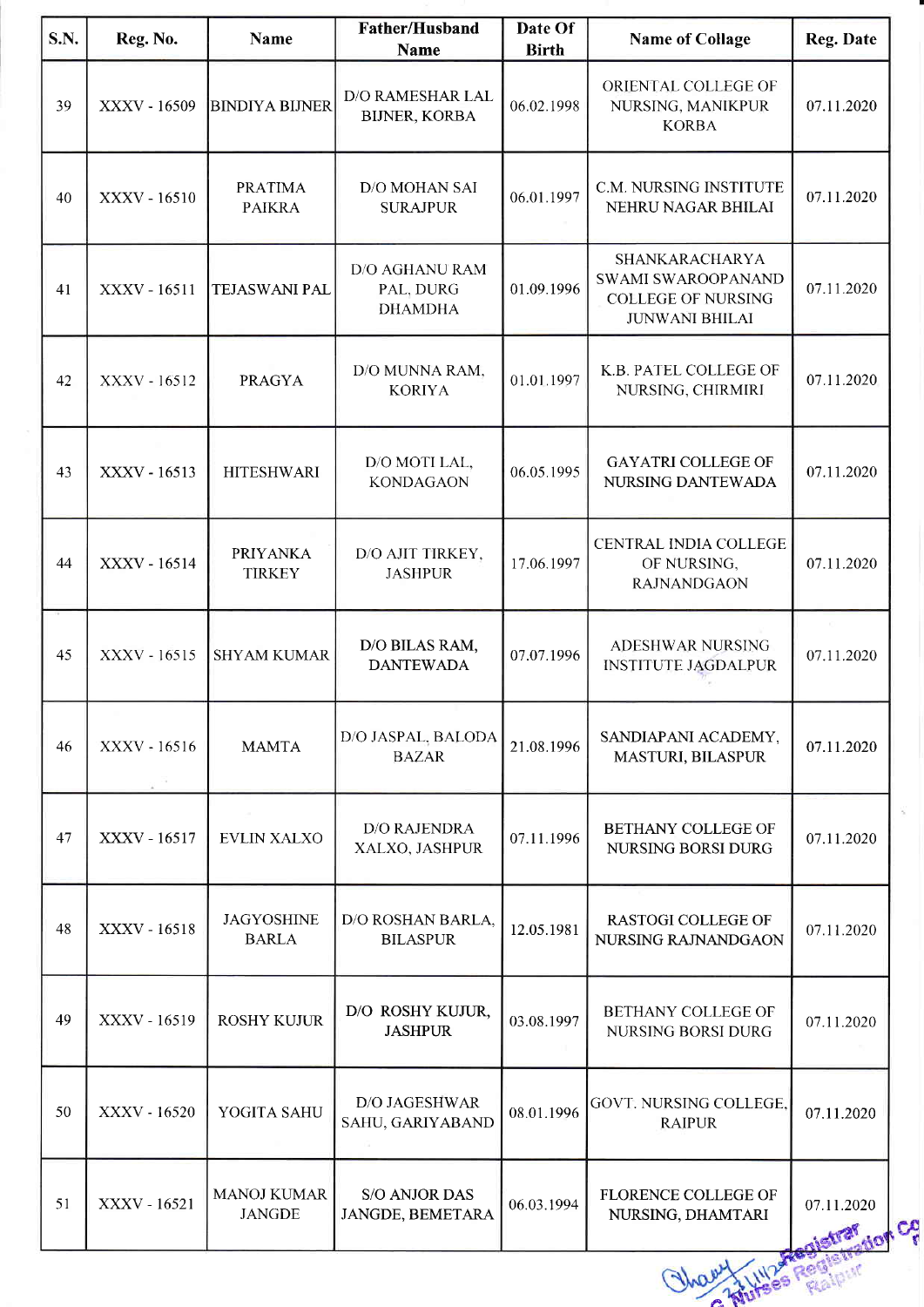| S.N. | Reg. No.     | <b>Name</b>                                        | Father/Husband<br>Name                               | Date Of<br><b>Birth</b> | <b>Name of Collage</b>                                           | Reg. Date                                    |
|------|--------------|----------------------------------------------------|------------------------------------------------------|-------------------------|------------------------------------------------------------------|----------------------------------------------|
| 52   | XXXV - 16522 | <b>TIKESHWARI</b>                                  | D/O SALIK RAM,<br><b>DHAMTARI</b>                    | 13.06.1995              | GOVT. NURSING COLLEGE,<br><b>RAIPUR</b>                          | 07.11.2020                                   |
| 53   | XXXV - 16523 | <b>SUSHILA</b>                                     | D/O JAGRAM, DURG                                     | 08.12.1996              | <b>GOVT. NURSING COLLEGE.</b><br><b>RAIPUR</b>                   | 07.11.2020                                   |
| 54   | XXXV - 16524 | <b>UTTRA</b>                                       | D/O SHAMBHU RAM,<br><b>RAJNANDGAON</b>               | 04.09.1994              | GOVT. NURSING COLLEGE,<br><b>RAIPUR</b>                          | 07.11.2020                                   |
| 55   | XXXV - 16525 | <b>YAMINI</b>                                      | <b>D/O VENKATESHWER</b><br>SAHU, BALOD               | 18.01.1996              | GOVT. NURSING COLLEGE,<br><b>RAIPUR</b>                          | 07.11.2020                                   |
| 56   | XXXV - 16526 | <b>TANYA SINHA</b>                                 | D/O VAMAN SINHA,<br><b>DHAMTARI</b>                  | 11.02.1996              | GOVT. NURSING COLLEGE,<br><b>RAIPUR</b>                          | 07.11.2020                                   |
| 57   | XXXV - 16527 | <b>UPASANA</b><br><b>SUSANNA</b><br><b>MARANDI</b> | D/O SUNI LAL<br>MARANDI, DHANBAD<br><b>JHARKHAND</b> | 17.11.1995              | HOLY CROSS COLLEGE OF<br>NURSING AMBIKAPUR                       | 07.11.2020                                   |
| 58   | XXXV - 16528 | <b>HEMLATA</b><br><b>CHAUHAN</b>                   | D/O JANAK RAM<br>CHAUHAN, KORBA                      | 26.06.1997              | SHRISHTI COLLEGE OF<br>NURSING, RAIPUR                           | 07.11.2020                                   |
| 59   | XXXV - 16529 | <b>KASHISH JHADI</b>                               | D/O PRAVEEN JHADI,<br><b>BIJAPUR</b>                 | 18.08.1998              | ADESHWAR NURSING<br><b>INSTITUTE JAGDALPUR</b>                   | 07.11.2020                                   |
| 60   | XXXV - 16530 | <b>BHAGYASHREE</b>                                 | D/O DHRUW KUMAR,<br><b>DHAMTARI</b>                  | 04.02.1997              | SHRISHTI COLLEGE OF<br>NURSING, RAIPUR                           | 07.11.2020                                   |
| 61   | XXXV - 16531 | <b>ANSHUMALA</b><br><b>PALE</b>                    | D/O JAGDISH PALE,<br><b>JASHPUR</b>                  | 21.07.1998              | HOLY CROSS COLLEGE OF<br>NURSING AMBIKAPUR                       | 07.11.2020                                   |
| 62   | XXXV - 16532 | <b>KAMINI</b>                                      | D/O AMRU RAM,<br><b>BALOD</b>                        | 05.10.1995              | <b>MARUTI INSTITUTE OF</b><br>NURSING, DANITOLA,<br><b>BALOD</b> | 07.11.2020                                   |
| 63   | XXXV - 16533 | <b>YASHODA</b><br><b>PATEL</b>                     | D/O SHYAMLAL<br>PATEL, JANJGIR-<br><b>CHAMPA</b>     | 15.08.1997              | <b>BILASA INSTITUTE OF</b><br>NURSING, BILASPUR                  | 11.11.2020                                   |
| 64   | XXXV - 16534 | <b>ANAMIKA</b><br><b>BAXLA</b>                     | D/O JEROM BAXLA,<br><b>SURGUJA</b>                   | 05.08.1997              | HOLY CROSS COLLEGE OF<br>NURSING AMBIKAPUR                       | $11.11.2020\,$<br><b>Pretting four Court</b> |
|      |              |                                                    |                                                      |                         | C.G. Adresser                                                    |                                              |
|      |              |                                                    |                                                      |                         |                                                                  |                                              |

r